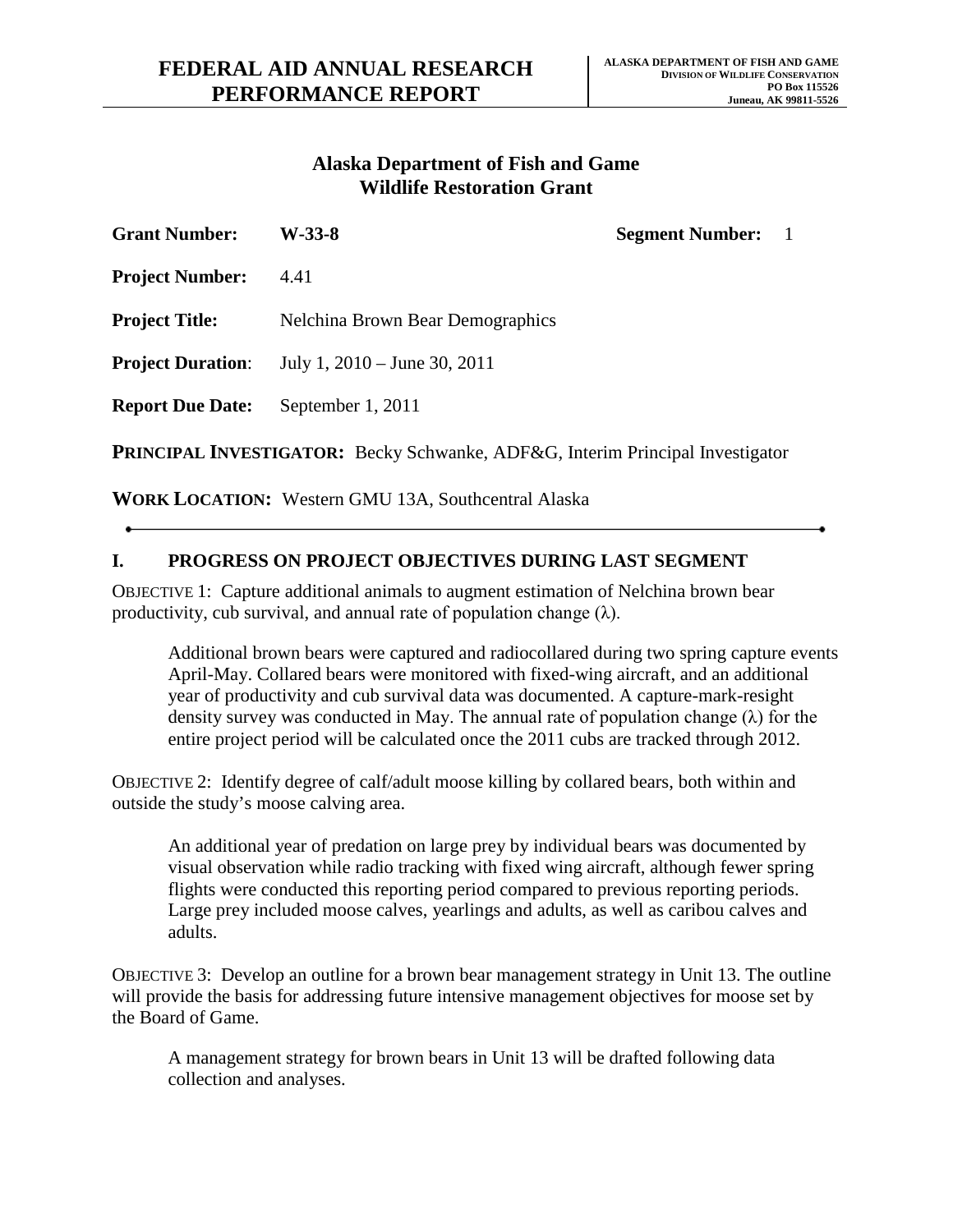### **II. SUMMARY OF WORK COMPLETED ON JOBS IDENTIFIED IN ANNUAL PLAN THIS PERIOD**

#### JOB/ACTIVITY 1A: Bear captures

During April and May of 2011, 23 bears were captured and radiocollared.

JOB/ACTIVITY 1B: Bear monitoring and data analysis

data analyses are ongoing. A total of 412 bear locations were collected throughout this reporting period. For the 2010-11, cub-of-the-year survival averaged 71%  $(N=21)$ ; yearling survival averaged 100% (N=8). A total of 72 individual collared bears were monitored from 1 July  $2010 - 30$  June 2011. In the spring of 2011 a total of (8) cub-of-theyear litters were documented; the average initial litter size was 2.1. A total of (8) yearling litters were documented; the average initial litter size was 2.3. Further

data analyses are ongoing.<br>JOB/ACTIVITY 1C: Evaluation of sustainable harvest rate models in relation to this area

No recent density estimate was available prior to May 2011 by which to calculate a harvest rate. Preliminary May 2011 capture-mark-resight survey results indicate a population of 49 independent bears in the  $3,000 \text{km}^2$  subset of the study area  $(16.3 \text{ bears} / 1000 \text{km}^2)$ . The harvest rate will be calculated for this area once all the final sealing certificates are received for harvested brown bears for the current regulatory year (1 July  $2011 - 30$  June 2012).

JOB/ACTIVITY 1D: Collar removal upon completion of project

 In June 2011, 27 collars were removed from males and females without cubs of the year or yearling cubs.

JOB/ACTIVITY 2A: Monitor predation characteristics of study bears

 of 16 individual bears were observed on at least one fresh kill. Of the 55 Of the 55 individual collared bears monitored throughout the fall of 2010, a total individual collared bears monitored throughout the spring of 2011, a total of 7 individual bears were observed on at least one fresh kill. Fewer spring flights were conducted during this reporting period compared to previous reporting periods.

JOB/ACTIVITY 3A: Develop management strategy

No work was done on this job during this reporting period.